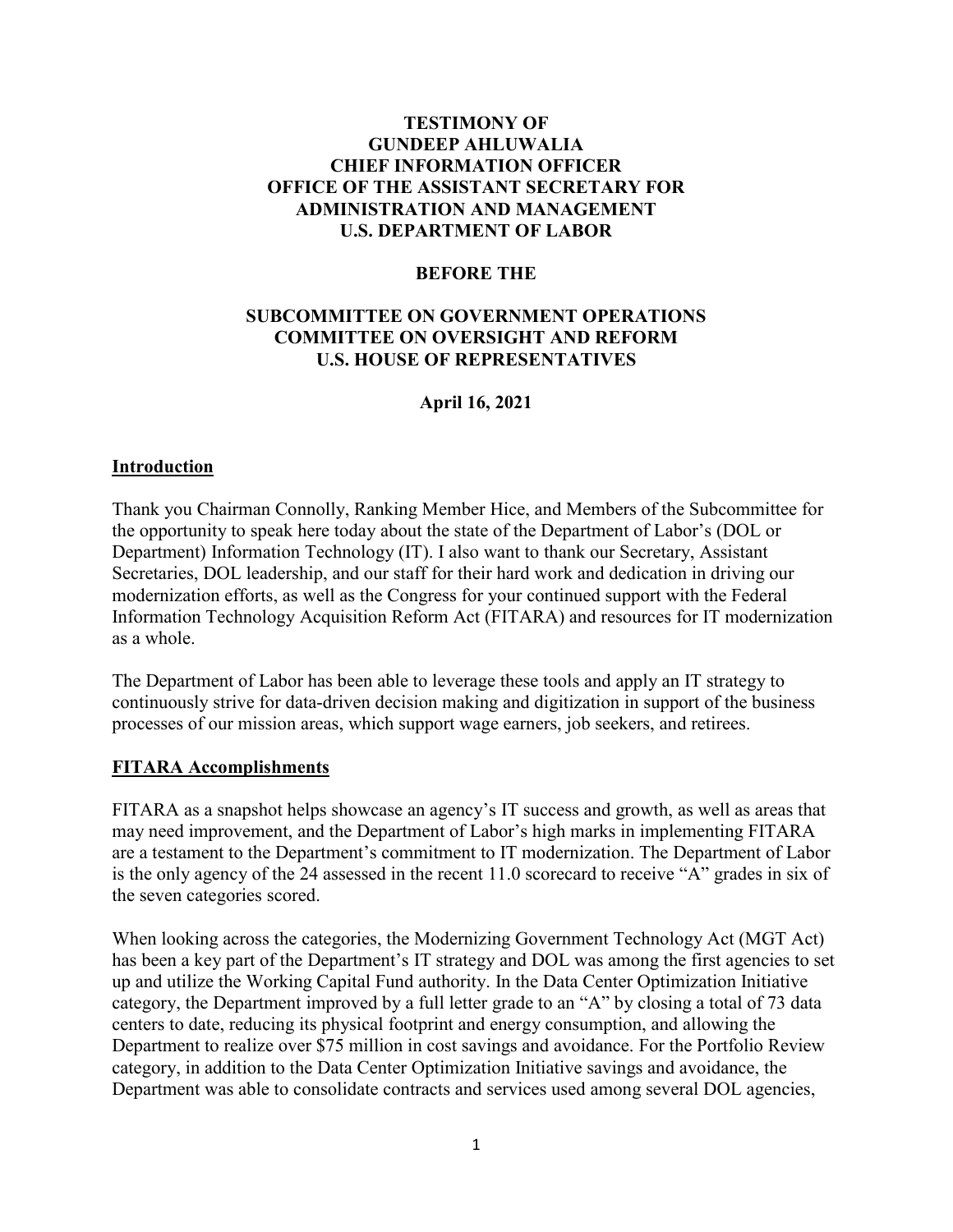enhance its infrastructure, leverage operational efficiencies, and take steps to modernize mission applications to reduce operations and maintenance costs, resulting in further cost savings and avoidance.

Under the Agency CIO Authority Enhancements category, the Department has ensured IT projects use an incremental development methodology. This facilitates a regular cadence of new functionality and continuous feedback to ensure the desired outcome of program areas during the development stage. The goal is to deliver value over time. In the Transparency and Risk Assessment category the Department re-evaluated and refined its risk assessment criteria for major IT investments to allow the Department to apply an appropriate level of focus based on the varying level of risk.

In the newest category, Transition off Networx, the Department was ranked second among the 17 large agencies. The Department transitioned and disconnected 70% of its telecommunications network circuits over to the new General Services Administration (GSA) contract vehicle ahead of last month's established milestone for government agencies. The Department also used the modernization opportunity to help minimize costs through the use of GSA's resources for acquisition planning and solicitation development, and improved DOL's tracking of inventory through the use of a new billing and budget management tool for telecommunications expenses. Additionally, the effort supported the Department's IT strategy in building for the future and served as an incentive for modernizing the Department's wide-area network infrastructure.

In the Cybersecurity category, DOL also improved its FITARA score by a full letter grade, becoming one of only six agencies to score a "B" or higher. The Department achieved its highest Federal Information Security Modernization Act (FISMA) maturity rating to date with two of five control areas rated as Level-4 *Managed and Measureable* by the DOL Office of Inspector General. The Department completed the implementation of account management tools throughout DOL to achieve another of the President's Management Agenda Cross-Agency Priority (CAP) goals. The Department is now meeting nine of 10 CAP goals overall. Additionally, the Department expanded the capability of its Security Operations Center to provide 24x7 incident detection and response coverage, implemented Simplified-Sign-On access to over 50 applications, and achieved a 98% adoption rate for multi-factor authentication and self-service password reset capabilities.

# **The Department of Labor's Pandemic Response**

As a result of DOL's efforts in implementing FITARA and upgrading its infrastructure, the Department was able to quickly transition 95% of its workforce to a remote work environment at the start of the pandemic without interruption. The Department continued to ensure support for the varying mission work of its 27 agencies as they provided critical services for the American public including ensuring workers received the minimum wage and overtime pay, protecting 401ks, inspecting mines, and ensuring workplace health and safety.

In the face of the considerable environmental challenges, the Department maintained mission activities by rolling out collaboration tools enterprise-wide to support its staff. The Department handled an influx of 259 million website sessions over the past year as people accessed weekly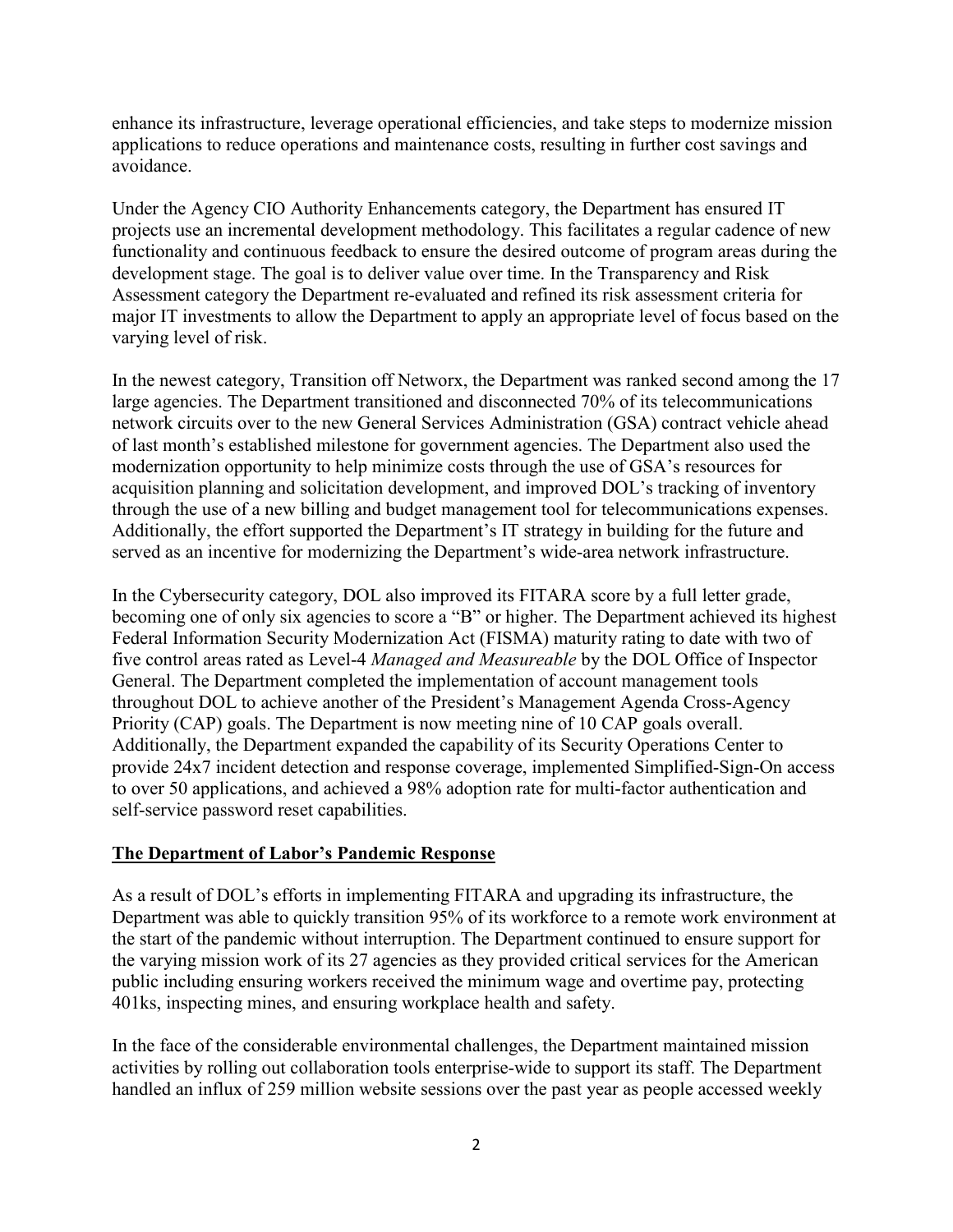and monthly unemployment numbers reported by DOL agencies. The Department successfully on-boarded almost 1,500 staff virtually and supported over 253,000 average daily VPN connections to its network for its staff, all while maintaining its security posture.

# **Labor's IT Modernization Strategy and Approach for Paying Down Technological Debt**

The Department's focus in recent years has been on paying down its technological debt, enabling its IT strategy, and utilizing the tools Congress has provided with FITARA, the MGT Act, and the Technology Modernization Fund (TMF). It is important to note that investing in IT modernization is not a "one-and-done" scenario. Sustained effort is instrumental in driving any digital transformation journey.

In addition to innovative contracting strategies, the Department coupled its Working Capital Fund authority with appropriations funding and utilized TMF funding opportunities to drive modernization. For example, in 2018 the Department used TMF funding to streamline the work visa application from a paper-based process to a digital process, resulting in \$2 million in annual savings.

The Department's journey began with investing in and upgrading its IT infrastructure over the past few years. The Department has focused on modernizing legacy IT mission applications and migrating them to the cloud while enhancing its cybersecurity posture through the integration of additional identity access management solutions. To date, the Department has migrated over 30 applications to the cloud. By starting with its infrastructure upgrades, the Department has been able to absorb increased operations and maintenance costs and built a foundation for modernizing mission-critical applications throughout the Department.

The Department is nearing completion of an initiative to provide information technology, human resources, and procurement as centralized functions serving the needs of the Department as a whole. To date, this consolidation has helped the Department avoid \$275 million in costs and positioned it to drive efficiencies. The Department of Labor will continue to leverage the tools provided by Congress to modernize mission-critical systems.

# **DOL's Digitization Success**

DOL is proud of the digitization successes it has achieved by modernizing the DOL.gov website and associated agency mission websites to positively impact workers, employers, and the American public. For example, the Department developed a one-stop-shop website with a userfriendly design to bring together educators, employers, and job seekers to easily provide and search over 24,000 apprenticeship program opportunities based on location.

The Department also created an electronic boarding pass for the temporary work visa certification process, reducing processing time and the need for manual printing and shipping. This eliminated reliance on expensive security paper that was needed for printing certifications and allowed for faster validation by U.S. Citizenship and Immigration Services and the Department of State. It is also integrated with the Department of Agriculture's Farmers.gov system. This initiative was supplemented through the Department's first TMF award.